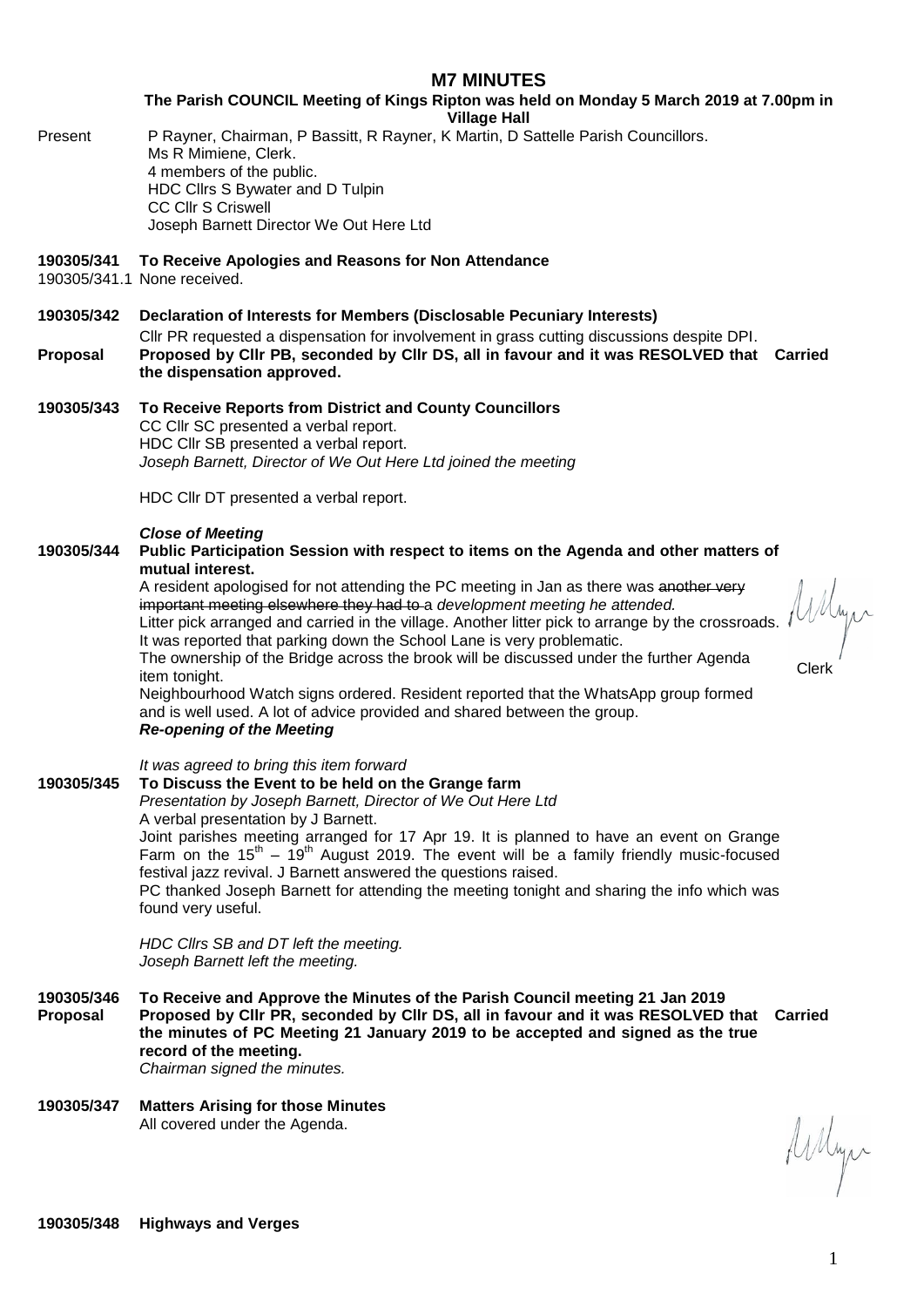190305/348.1 Bridge over the Bury Brook – Cllr K Martin

Cllr KM gave the brief on this matter. PC sought CC Cllr SC advice. Cllr KM will approach Highways officer B Murdock to find out if the area belongs to Highways and PC would need Highways approval to install a footbridge. Would Highways consider adopting it the when the structure is in place is the question to be asked.

190305/348.2 Brook blockage

The log/branch was removed from the brook on 7 Feb 19 by the landowner.

PC are very grateful to landowner for solving this.

190305/348.3 Litter picking and Road sweeping, reported, outcome

1) Street Cleansing: the area was cleared. Litter from the verges been picked.

2) Street cleansing - Ramsey Road, Kings Ripton. Leaves and debris at Ramsey Road in Kings Ripton.

It was reported tonight that debris still left by the chicane.

190305/348.4 Drains along the Ramsey Road

These get constantly blocked. Permanent solution needed.

190305/348.5 Highways and County Council grass cutting

Footpaths maintenance: Many footpaths are maintained by the local farmers, some **SC** maintained by CCC. PC to re-visit the map. CC Cllr SC will approach Footpath Officer.

190305/348.6 To discuss maintenance of the area behind the bus stop

A letter received regarding the land behind bus shelter to Walden Court driveway. PC discussed the matter and referred to CCC Cllr for advice. PC agreed to leave this item on the Agenda.

Grass cutting carried by the PCC contractor. Advert to be placed at Little RAN by Cllr PR.

**190305/349 Notification on Planning Items**

Cllr KM spoke to planning officer re Dignity Planning Inspectorate hearing Ref No17/000969

#### **190305/350 Finance**

|  | 190305/350.1 Bank balance as at 28 Feb 18, Cashbook, Bank Reconciliation to 31 Jan 19, Income & |
|--|-------------------------------------------------------------------------------------------------|
|  | Expenditure                                                                                     |
|  | <u>Del Delecce e di Alteria del contenera do Estrio Azio Azio Antiche del V</u>                 |

Bank Balance as at 31 Jan 19 is the same as at 28 Feb 19 £7,972.93 (checked today) Cashbook balance as at 31 Jan 19 £7,972.93 as per bank reconciliation carried. 190305/350.2 Confirmation re: Precept request for 2019/20 for £5,392.00 received from HDC.

| 00 OUU.L | <u> OUTITITIQUOTTIO. TITOODI TOGOOGI TOI ZOTUJZO TOI ZUJUUZIJO TOOOTVOQ ITOITI TIDO.</u> |        |
|----------|------------------------------------------------------------------------------------------|--------|
|          | Precept of:                                                                              | £5392  |
|          | Tax Base for Area (Equated number of Band D Properties)                                  | 84     |
|          | Band D Charge (to cover Local Council Precept)                                           | £64.19 |

#### 190305/350.3 Expenditure for approval 5 March 19:

| Date     | <b>Payee and Description</b>                                                                                                     | Amount  |
|----------|----------------------------------------------------------------------------------------------------------------------------------|---------|
|          | Electronic payments:                                                                                                             |         |
|          |                                                                                                                                  |         |
| 190305.1 | Clerk's Wages and Tax deductions Feb 19                                                                                          | £137.20 |
| 190305.2 | Clerk's Wages and Tax deductions Mar 19                                                                                          | £137.20 |
|          | The amount was amended from £24.52 to £21.08                                                                                     |         |
| 190305.3 | Expenses on running cost of PC Feb £13.69 and Mar 19 £7.39                                                                       | £21.08  |
| 190305.4 | To approve in principle the renewal payment to ICO (Invoice to be received as<br>membership expires 22 Mar 19)                   | £35.00  |
|          | Invoice for the NHW Street signs received, PC agreed to reimburse the residents for<br>signs previously approved by the full PC: |         |
| 190305.5 | S&S Cooper, reimbursement for Street Signs                                                                                       | £70.00  |
|          | Total Mar 19 expenditure:                                                                                                        | £400.48 |

**Proposal Proposed by Councillor PR, seconded by Councillor KM, all in favour and it was Carried RESOLVED that items listed above under the Agenda item 190305/348.3 including the additional payment for the Street Signs for £70.00 (purchase of which was approved at the previous meeting) are to be paid.**

Arlyn

**190305/351 To Review Policy Documents – Financial Procedures** The financial procedures state that 3-year budget forecast has to be done – PC agreed to prepare the estimate. **Proposal Proposed by Councillor KM, seconded by Councillor PR, all in favour and it was CarriedRESOLVED that the Financial Regulations approved.**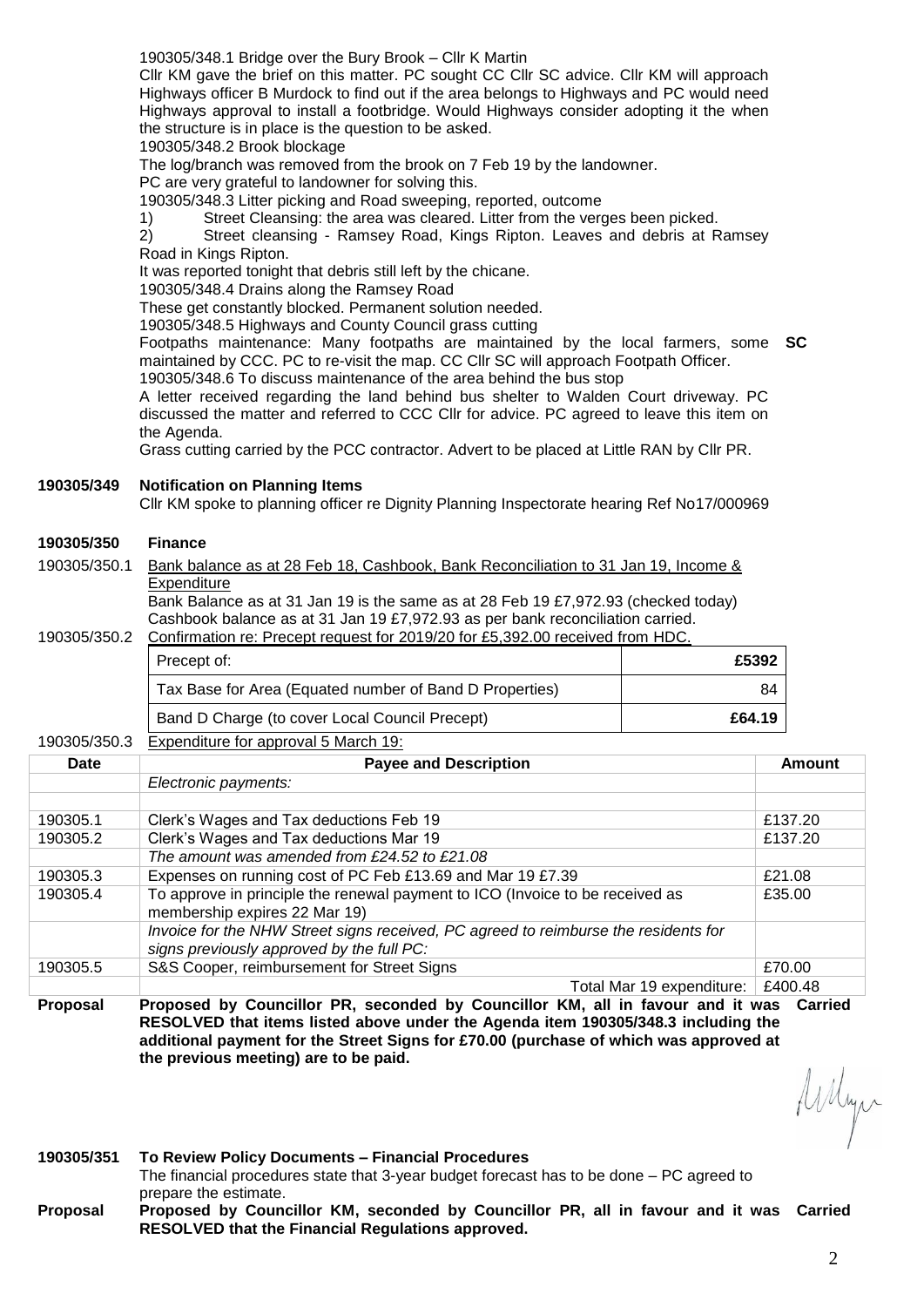| 190305/352      | <b>Fibre broadband</b><br>Advertise on WhatsApp group to generate more interest. Cllr PR will send the link to NW<br>group.                                                                                                                                                                                                                                                                                      |                          |
|-----------------|------------------------------------------------------------------------------------------------------------------------------------------------------------------------------------------------------------------------------------------------------------------------------------------------------------------------------------------------------------------------------------------------------------------|--------------------------|
| 190305/353      | <b>GDP - All documents approved.</b>                                                                                                                                                                                                                                                                                                                                                                             |                          |
| 190305/354      | Speeding in the village: Roadwatch data<br>Data collated by Cllr DS will be summarised and attached as an appendix to the minutes.<br>1 member of the public left the meeting                                                                                                                                                                                                                                    | DS                       |
| 190305/355      | <b>Allotments</b><br>190305/355.1 Bees on the Allotments<br>PC are happy for the bees to be hold on the allotments. PC budgeted to maintain the site. 3<br>/4 times a year.                                                                                                                                                                                                                                      |                          |
|                 | 190305/355.2 Trees by Allotments<br>Brian Murdock, Highways officer does not think the trees belong to Highway.<br>PC agreed to check if the trees on site have a TPO. Clerk to approach HDC. Cllr RR to carry<br>the Risk Assessment and get quotes for tree works.<br>CC Cllr SC left the meeting                                                                                                              | Clerk<br><b>RR</b>       |
| 190305/356      | Defibrillator for the village, a grant application submitted, outcome CIIr KM<br>Application submitted by Cllr KM. Awaiting the results.<br>Total amount applied for is £1,597.00 + VAT. Signs, safety kit, installation, hire of VH for<br>training included. PC thanked Cllr KM for submitting the application.                                                                                                |                          |
| 190305/357      | <b>Village Security</b><br>PC noted the Community Roadwatch results, observations and recommendations presented.<br>Community Roadwatch are willing to attend Parish Council to clarify / justify / discuss any<br>points.                                                                                                                                                                                       |                          |
| 190305/358      | Parish Council Website - To discuss what Information to display<br>Information and contact details for the Volunteer who runs the NW group will be provided to<br>the Clerk.<br>Information re: PCC wardens contact details will be provided to the Clerk by PC.<br>1 member of the public left the meeting                                                                                                      | <b>PC</b>                |
| 190305/359      | Correspondence<br>All dealt with.                                                                                                                                                                                                                                                                                                                                                                                |                          |
| 190305/360      | Members' Reports, round the table invitation to report<br>None.                                                                                                                                                                                                                                                                                                                                                  |                          |
| 190305/361      | Matters to be raised by members for the next agenda<br>Funding from the Grange Farm to add to the next Agenda and Grass cutting.                                                                                                                                                                                                                                                                                 |                          |
| 190305/362      | <b>EXCLUSION OF THE PUBLIC AND PRESS</b><br>That in view of the confidential nature of the business about to be transacted, it is<br>advisable in the public interest that the public and press be excluded, and they are<br>instructed to withdraw, Public Bodies (Admission to Meetings) Act 1960.<br>National Salary award: Scale Points to be implemented from 1 Apr 2019                                    |                          |
| <b>Proposal</b> | SCP 29 increase approved by PC as advised by NALC.<br>Proposed by Cllr RR, seconded by Cllr PB, all in favour and it was RESOLVED that<br>Clerk's contract to be reviewed at the next meeting in May. National Increase<br>approved. Hours increased by 2hrs a month (12hrs per calendar month from Apr<br>19). 4 hrs of overtime for Feb & Mar 19 to be added to the next payroll and paid at<br>May's meeting. | <b>Carried</b><br>Willyn |
| 190305/363      | Date of the next meeting:<br>PC agreed to have Annual Parish Council Meeting and Annual Parish Meeting/Assembly on<br>Mon 20 May 19 at 7pm.                                                                                                                                                                                                                                                                      |                          |

*Meeting finished at 9.44pm*

*These minutes are considered draft until ratified at the Parish Council meeting*